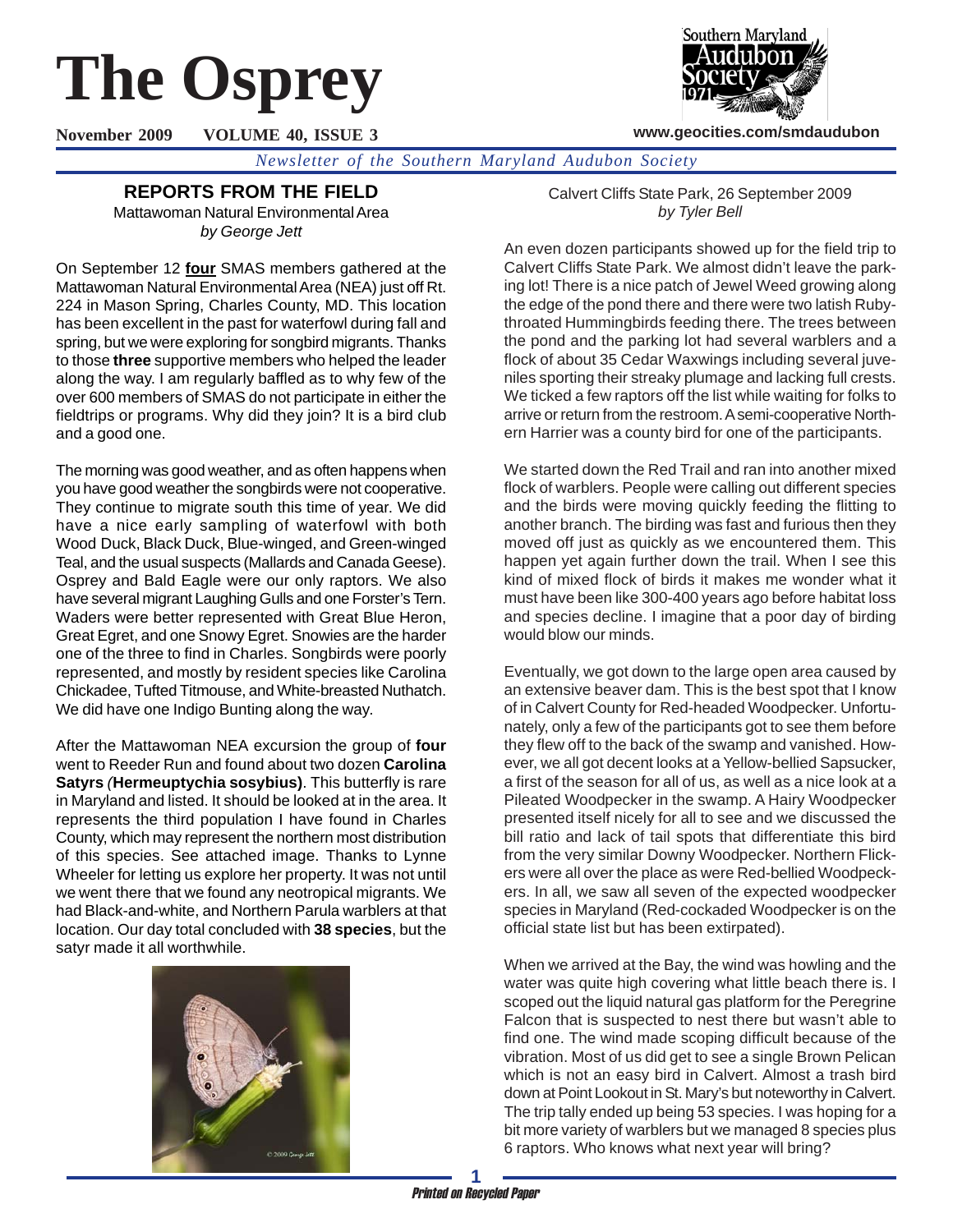## **MIKE DAULTON TESTIFIES FOR THE NEOTROPICAL MIGRATORY BIRD ACT**

Audubon Urges Help for 127 Bird Species in Serious Decline **Washington, DC, September 22, 2009** - On September 22, Mike Daulton, Audubon's Legislative Director, testified before Congress about the urgent need to reauthorize The Neotropical Migratory Bird Conservation Act (NMBCA)

Lawmakers in the House of Representatives and the Senate have proposed an early reauthorization of the NMBCA. "This is such a wonderful opportunity for Congress to expand and build upon successful, cost-effective efforts to conserve migratory birds," said Daulton, who previously testified in favor of the Act in 2005.

The Act provides grants to organizations in the U.S., Canada, Latin America, and the Caribbean to conserve neotropical migrants, and has been enormously successful, protecting more than 3 million acres of habitat. Neotropical migratory birds include well known birds, such as the Mourning Dove, and endangered birds, including the Red Knot and Piping Plover. Among the 341 species that fall into this category, 127 are in serious decline. Several species on Audubon's WatchList have benefited from conservation efforts initiated under this Act, first passed into law in 2000.

"Birds are sending us a wake-up call that habitat destruction is taking a serious toll on the environment that sustains us all;" Daulton said. "The Neotropical Migratory Bird Conservation Act has a proven track record of reversing habitat loss and advancing conservation strategies. It's a smart investment."

The program leverages private investment in bird conservation. For every \$1 spent by the government, \$5 is spent on conservation. "That is a good deal for the American taxpayer," Daulton said. "Birds also provide a return on our investment by helping the US economy in many ways. They contribute as pollinators, help control insects and rodents, and disperse seeds. They also attract birdwatchers, and inspire backyard feeding, the buying of binoculars and other equipment, and birding trips."

According to the U.S. Fish and Wildlife Service, bird watching and other wildlife-related recreation generates \$122 billion in spending every year. Their surveys also suggest that one in five Americans watches birds. Neotropical species include some of the most popular birds, such as the Rubythroated Hummingbirds now winging their way to Mexico and Central America.

"Neotropical" is a biological realm that includes South and Central America, the West Indies, and tropical Mexico. Neotropical birds represent more than half of the breeding birds of the United States, and they are spending eight months of every year south of the border, where they are being exposed to significant and serious threats. "If we want

to conserve these birds, we have to invest not only in conservation in the United States but also in protecting the areas they need as they migrate south and return," Daulton said.

## **PIPING PLOVER SEASON WRAPS WITH NEAR-RECORD 13 CHICKS FLEDGED**

The Piping Plovers have flown south for the winter and the final numbers are in for 2009. Cape Henlopen State Park hosted 10 pairs of nesting plovers this summer, tying last year's record high, and the tiny endangered shorebirds raised 13 chicks that successfully fledged, one shy of the 2003 record of 14.

Calling this year's fledgling number is "a vast improvement" over just three fledglings in 2008, Wildlife Biologist Matthew Bailey also noted that as in recent years, Cape Henlopen remained the only place the plovers nested in Delaware this year.

Bailey added he hopes next year will be even better. "There is plenty of good habitat at Cape Henlopen State Park that could support more pairs of nesting plovers as the years progress. There are also other sites that have suitable habitat for plover nesting. These sites will continue to be monitored. Also, in 2009, productivity for the plovers was fairly good, although an increase in numbers of chicks fledged is a reasonably attainable goal for future seasons," Bailey said.

News from the Delaware Department of Natural Resources and Environmental Control, October 2, 2009, Vol. 39, No. 398

For more information on beachnesters and monitoring efforts, please contact Wildlife Biologist Matthew Bailey at 302-382-4151, or email matthew.bailey@state.de.us.



## **VERY IMPORTANT WEBSITE CHANGES**

The Board of Directors has been notified that the company that hosts our website is closing down near the end of October. A new company has been chosen to host our website and the website has been duplicated at the new location. As of the end of October the current website address will CEASE TO WORK. The new website address is **www.somdaudubon.org** and can be visited now. Please change your bookmark in your web browser as soon as possible. Also keep your eyes on the new website for a redesign and beautification project that is already in the works.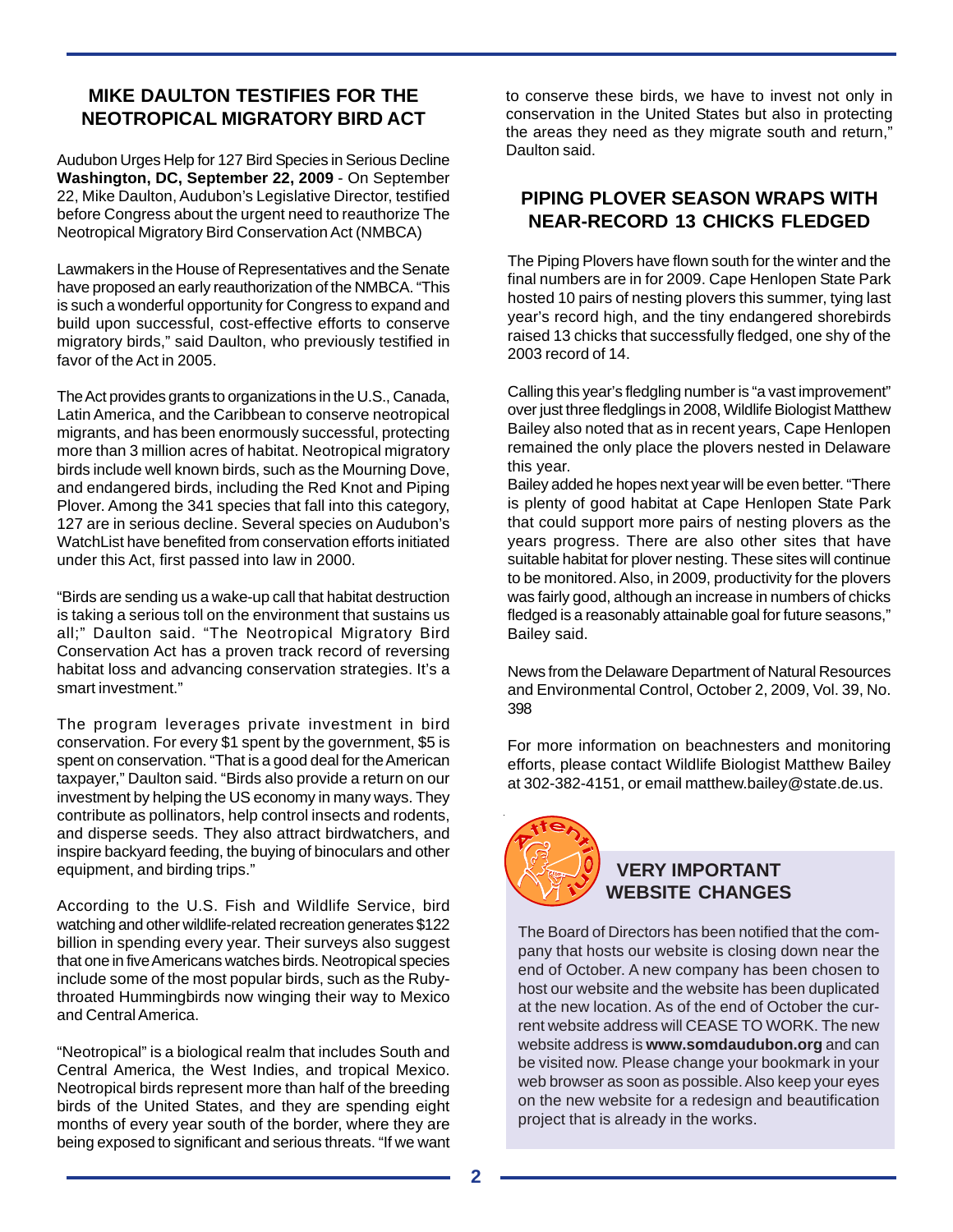### **WINTER FINCH FORECAST 2009-2010**

*by Ron Pittaway Ontario Field Ornithologists*

[Editor's note - the article below appeared widely on the internet and is abbreviated for our more southerly location, keeping in mind that birds that leave Ontario may end up in Maryland as did the White-winged Crossbills in the winter of 2008-2009. For the full-length article, please go to the following URL: **http://tinyurl.com/y8so9mk** ]

General Forecast: The theme this winter is there will be no major finch irruptions outside their normal ranges. Finch numbers will be low and thinly distributed or absent in southern and northeastern Ontario and Quebec, where seed crops are poor. Higher numbers of finches should be attracted to much better cone crops in northwestern Ontario and west into northern Saskatchewan, the Maritime Provinces and Newfoundland, and northern New England States.

#### INDIVIDUAL FINCH FORECASTS

Individual finch forecasts below apply mainly to Ontario, but neighboring provinces and states may find the forecast applies to them.

**Purple Finch**: Most Purple Finches should migrate south out of the province this fall because many seed crops are poor in the north.

**Red Crossbill**: This crossbill comprises at least 10 "call types" in North America. Each type has its cone preferences related to bill size and shape. The types are exceedingly difficult to identify in the field. Types 2 and 3 and probably 4 occur regularly in Ontario. Most Red Crossbills prefer pines, but the smallest-billed Hemlock Type  $3$  (= subspecies sitkensis of AOU Check-list 1957) prefers the small soft cones of hemlock and white spruce when bumper in Ontario. White pine Type 2 is the most frequently encountered Red Crossbill in the province. Since white pine crops are low in most of the province, it should be rare to absent this winter.

**White-winged Crossbill**: Many White-winged Crossbills left the province this past summer after last winter's irruption. Some went into northern Ontario attracted to the good spruce cone crops and were singing and presumably nested. White-winged Crossbills should appear this winter in Newfoundland and the Maritime Provinces and the northern New England States, where spruce cone crops are good to heavy.

**Common and Hoary Redpolls**: Redpolls are a birch seed specialist in winter. Since the birch crop is poor in northeastern Ontario and Quebec, a few Common Redpolls should move south into southern Ontario and farther east and south. However, most redpolls may be drawn to good birch crops in northwestern Ontario and westward in the boreal forest into Saskatchewan.

**Pine Siskin**: Most siskins departed the province early this past summer and appear to have gone mainly to western Canada. If siskins find good conifer crops in the Northwest, such as the interior of British Columbia, they will stay to winter and breed.

**Evening Grosbeak**: A very few grosbeaks may move south from northeastern Ontario and Quebec where coniferous and deciduous seed supplies are generally poor.

#### MORE IRRUPTIVE SPECIES

**Northern Goshawk**: A good flight is very possible this fall or next.

**Red-breasted Nuthatch**: There has not been a noticeable southward movement along Lakes Ontario and Erie, indicating this is not an irruption year for it and associated winter finches such as White-winged Crossbills and Pine Siskins.

**FINCHES AND TREES:** A good knowledge of trees is essential to understanding winter finch habitats, food preferences and distributions. By coincidence, the finch forecast comes out the same week as the new "The Sibley Guide to Trees". In a recent interview with Birder's World, David Sibley said, "I wanted it to be a tree guide for birdwatchers".

Previous finch forecasts archived at OFO website. http://www.ofo.ca/reportsandarticles/pastwinterfinches.php



Hopefully everyone saw the article in last month's newsletter regarding the future electronic Osprey distribution. This is the second notice and warning. In the next issue of The Osprey there will be a small form that needs to be filled out and returned to the listed address so we know how you would like to receive future copies of the Osprey. Options will be a continuation of the paper copy, an electronic version emailed to you, or an email notifying you that the electronic version is available for download from the chapter website. There will also be an email address you can send this information to instead of returning the paper form. If you choose not to answer this request you could possibly NOT RECEIVE future issues of the Osprey. We are also trying to update everyone's contact information at the same time to make sure our membership database is current and efficient. The Board of Directors thanks all the chapter members for helping us with this leap into the electronic age and appreciate your patience with these changes.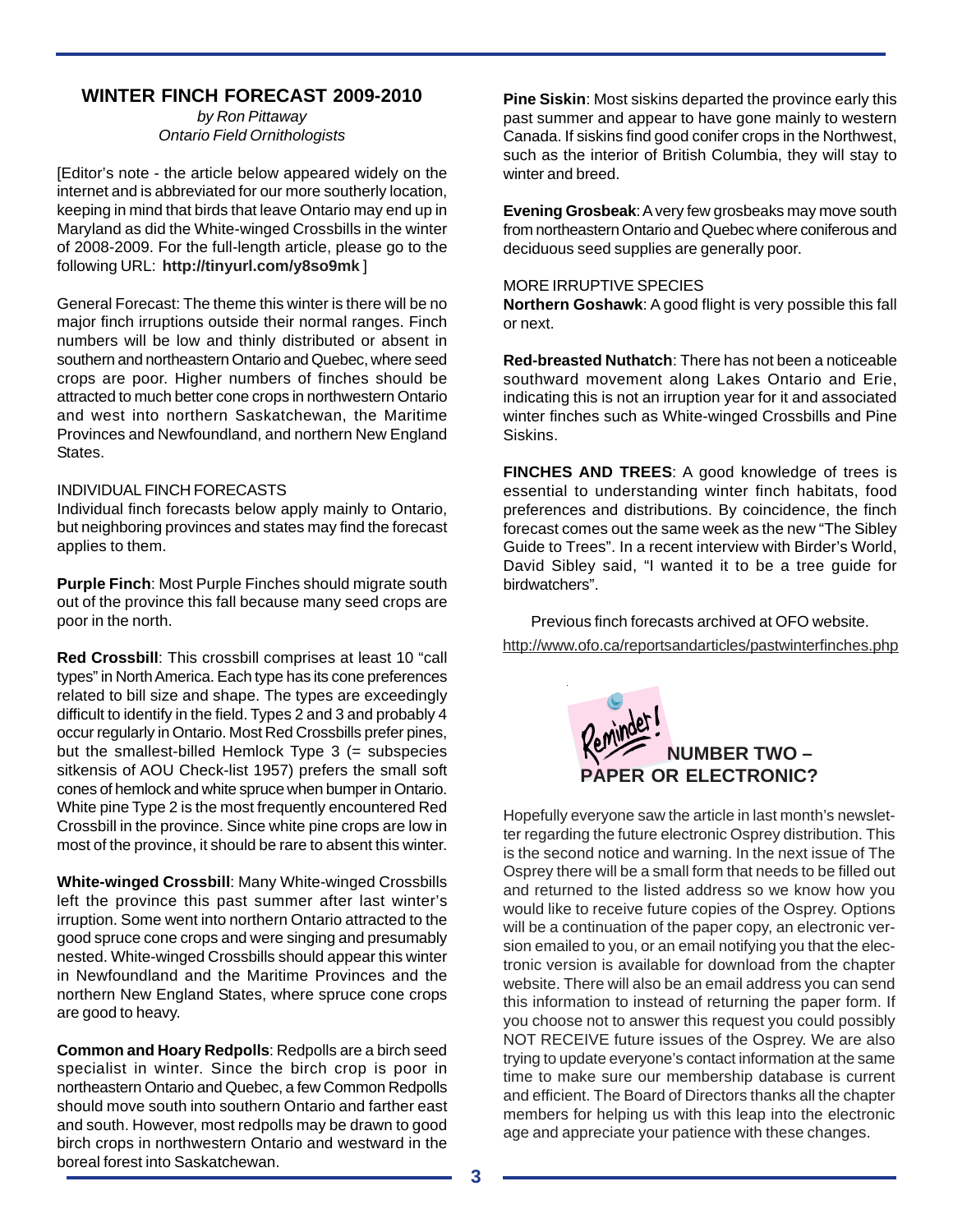## **WELCOME, NEW MEMBERS!**

Karen Anderson, Saint Inigoes Michael Bonanno, Owings Cheri Brady, Port Tobacco Richard Bryan, Nanjemoy Mildred Chamberlain, Waldorf Joseph Chojnacki, Lusby Michael Christoff, Indian Head William Dunkin, Tall Timbers Carol A. Dunlap, Port Republic Caroline Dwynter, Avenue William Ferro, Chesapeake Beach Janet Fulcher, Mechanicsville Thomas Hausmann, Owings Judith Henry, Fort Washington Marcia Hubbard, Lusby Patricia Joseph, Fort Washington Kenneth Kan, Waldorf Genevieve Kennett, Avenue Helen Ledford, Clements John Leskinen, Leonardtown Gary Martin, Prince Frederick Rosann Mason, Port Republic Dianne Miffleton, Saint Leonard Benda Mosrie, Newburg Peter Murphy, Bryans Road Robin Murray, Leonardtown Kathleen Nilles, Fort Washington Kathryn Perkins, Dunkirk Bruce and Patty Renaux, Great Mills Michael Rickett, Mechanicsville C.T.Rybka, Port Tobacco Carla Torres, Chaptico Janice Spotz, La Plata

# **FOSTER PARENTS NEEDED**



Southern Maryland Audubon Society sponsors the banding of nestling birds of prey, or raptors, with serially numbered aluminum bands in cooperation with the Bird Banding Laboratory of the U. S. Department of the Interior, as part of our bird research and conservation activities in Southern Maryland. Limited numbers

of Osprey and Barn Owl nestlings become available each year for adoption. The gift of \$10 for an Osprey adoption, or of \$25 for a Barn Owl adoption, contributes to a special fund for the support of raptor research and raptor conservation projects. The foster parent receives:

- A certificate of adoption with the number of the U. S. Department of the Interior band, and the location and date of the banding.
- Information on the ecology and migration patterns of the species, photo of a fledgling, and any other information on whereabouts or fate of the bird that may be available.

Interested? Here's how to become a foster parent of an Osprey or a Barn Owl. Send \$10.00 for each Osprey, or \$25 for each Barn Owl to:

**Southern Maryland Audubon Society ATTN: Adoption Program c/o Heather Burk 11885 Provident Drive La Plata, MD 20646-5416**



| <b>ADOPT A RAPTOR</b> |
|-----------------------|
|                       |

| Name:                                                                                                  |
|--------------------------------------------------------------------------------------------------------|
| Address:                                                                                               |
|                                                                                                        |
| I wish to adopt (check one):<br>(number of) Osprey, \$10.00 each<br>(number of) Barn Owl, \$25.00 each |
| <b>Amount Enclosed:</b>                                                                                |
| (Make checks payable to:                                                                               |
| Southern Maryland Audubon Society)                                                                     |

#### **CHAPTER-ONLY MEMBERS PLEASE RENEW!**

If your mailing label reads 6/09, you need to renew your chapter membership. Please use the membership form in this *Osprey* and return to

> SMAS Attn: Membership P.O. Box 181 Bryans Road, MD 20616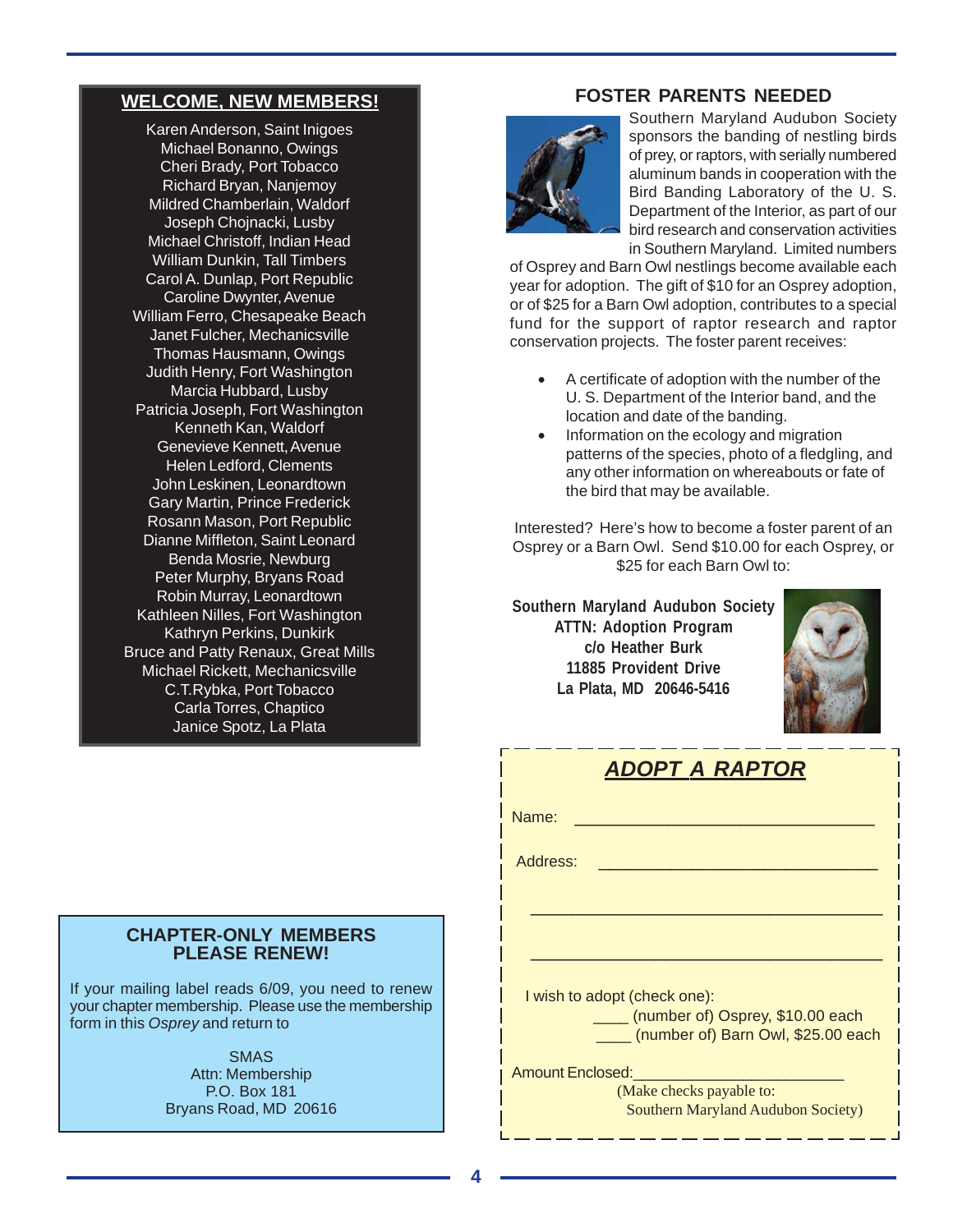

Calliope Hummingbird, photo by George Jett.



American Avocet (*Recurvirostra americana*), photo by George Jett.

|               | <b>ENVIRONMENTAL EDUCATION PROGRAMS</b>                                                        |
|---------------|------------------------------------------------------------------------------------------------|
|               | <b>DONATION FOR BINOCULAR FUND (tax deductible)</b>                                            |
| Your name:    | Amount:                                                                                        |
| Your address: |                                                                                                |
|               | P.O. Box 181, Bryans Road, Maryland 20616<br><b>Mail to: Southern Maryland Audubon Society</b> |

#### **MEMBERSHIP APPLICATION**

- Please enroll me as a member of the Audubon Family and **the Southern Maryland Audubon Society**. I will receive the chapter newsletter, *The Osprey*, and all my dues will support environmental efforts in Southern Maryland.
- Please enroll me as a member of **the National Audubon Society**. My membership will also include membership in the Southern Maryland Audubon Society. I will receive National's *Audubon Magazine*, the chapter newsletter, and support national and local environmental causes. A fraction of my dues will be returned to the local chapter.

| $N_{\alpha m\alpha}$<br>гуанн<br>________<br>__________ |       | ______                      |
|---------------------------------------------------------|-------|-----------------------------|
|                                                         |       |                             |
| Cit<br>________________________                         | State | $\overline{ }$<br>_________ |

 $\text{I} \text{DO} \square \text{ do } \text{NOT} \square \text{ wish to receive } \text{The } \text{Osprey}$  electronically. My e-mail address is: (electronic delivery saves SMAS printing and mailing costs.)

|    | <b>Chapter-Only Dues</b> (new/renewal)<br>Make check payable to Southern Maryland Audubon Society                                                                                                                                                                                                                                                                                       | National Dues, Make check payable to<br>National Audubon Society -- Chapter code #C9ZL000Z           |  |  |
|----|-----------------------------------------------------------------------------------------------------------------------------------------------------------------------------------------------------------------------------------------------------------------------------------------------------------------------------------------------------------------------------------------|------------------------------------------------------------------------------------------------------|--|--|
| ⊔. | Individual/Family<br>$1 \text{yr} $20$ $2 \text{yr} $38$ $3 \text{yr} $56$                                                                                                                                                                                                                                                                                                              | Introductory Offer - 1 year \$20<br>ப                                                                |  |  |
|    | Senior/Student<br>$\frac{1}{\sqrt{5}}$ 15 $\frac{2}{\sqrt{5}}$ $\frac{2}{\sqrt{5}}$ $\frac{1}{\sqrt{5}}$ $\frac{1}{\sqrt{5}}$ $\frac{1}{\sqrt{5}}$ $\frac{1}{\sqrt{5}}$ $\frac{1}{\sqrt{5}}$ $\frac{1}{\sqrt{5}}$ $\frac{1}{\sqrt{5}}$ $\frac{1}{\sqrt{5}}$ $\frac{1}{\sqrt{5}}$ $\frac{1}{\sqrt{5}}$ $\frac{1}{\sqrt{5}}$ $\frac{1}{\sqrt{5}}$ $\frac{1}{\sqrt{5}}$ $\frac{1}{\sqrt{5$ | Senior/Student<br>\$15                                                                               |  |  |
| ⊔  | Individual Lifetime Membership<br>\$500<br>Senior (over $62$ ) \$250                                                                                                                                                                                                                                                                                                                    | Mail to: Southern Maryland Audubon Society, Attn: Membership<br>P.O.Box 181<br>Bryans Road, MD 20616 |  |  |